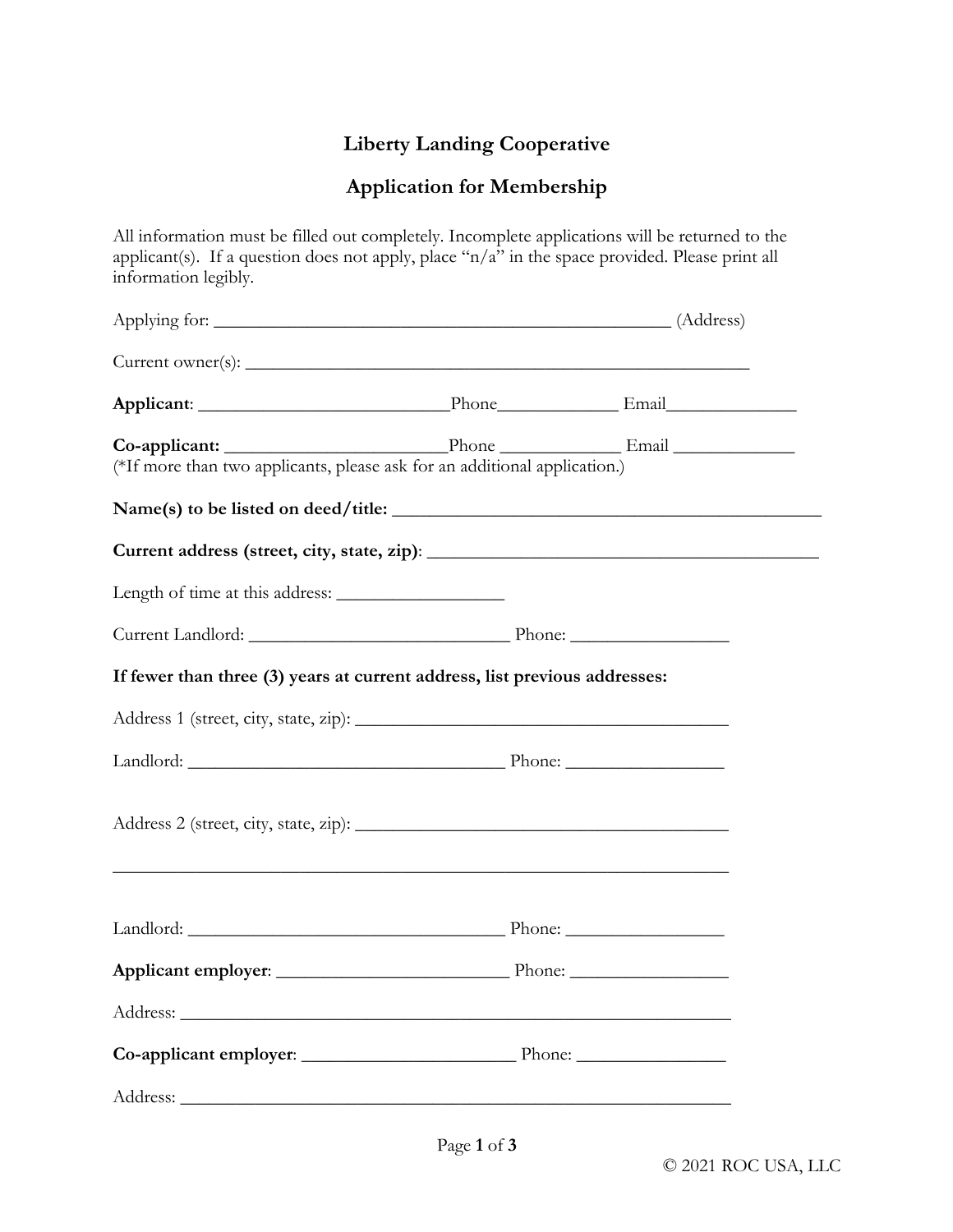|  |  | Please list all <i>monthly</i> household income of all applicants: |  |  |  |
|--|--|--------------------------------------------------------------------|--|--|--|
|  |  |                                                                    |  |  |  |

| Applicant income:             |                                       | Co-applicant income:                                                                                                                                                                      |                          |  |  |  |
|-------------------------------|---------------------------------------|-------------------------------------------------------------------------------------------------------------------------------------------------------------------------------------------|--------------------------|--|--|--|
| Amount: \$                    | Source:                               | Amount: \$                                                                                                                                                                                | Source: $\_\_$           |  |  |  |
| Amount: \$                    | Source:                               | Amount: \$                                                                                                                                                                                | Source:                  |  |  |  |
| Amount: \$                    | Source:                               | Amount: \$                                                                                                                                                                                | Source:                  |  |  |  |
| Total monthly income: \$      |                                       |                                                                                                                                                                                           | Total monthly income: \$ |  |  |  |
| Anticipated monthly expenses: |                                       |                                                                                                                                                                                           |                          |  |  |  |
|                               | $Mortgage(s): \t________$             |                                                                                                                                                                                           |                          |  |  |  |
|                               |                                       |                                                                                                                                                                                           |                          |  |  |  |
|                               |                                       | Homeowners Ins.: ____________                                                                                                                                                             |                          |  |  |  |
| Gas: $\overline{\phantom{a}}$ |                                       |                                                                                                                                                                                           |                          |  |  |  |
|                               |                                       |                                                                                                                                                                                           |                          |  |  |  |
|                               | References may not include relatives. | Please list three personal references who can speak to your likelihood to pay your rent in a<br>timely manner, obey the Community Rules, and be a good Cooperative Member.                |                          |  |  |  |
|                               |                                       |                                                                                                                                                                                           |                          |  |  |  |
|                               |                                       |                                                                                                                                                                                           |                          |  |  |  |
|                               |                                       |                                                                                                                                                                                           |                          |  |  |  |
|                               |                                       |                                                                                                                                                                                           |                          |  |  |  |
|                               |                                       |                                                                                                                                                                                           |                          |  |  |  |
|                               |                                       |                                                                                                                                                                                           |                          |  |  |  |
|                               |                                       | Please read the following information before signing this application:                                                                                                                    |                          |  |  |  |
|                               |                                       | To join Liberty Landing Cooperative, I/we are aware that a Membership fee of \$350 must be<br>paid before I/we occupy the home. I/we understand that I/we may not move in until approved. |                          |  |  |  |

I/we understand that the home must be occupied by the family/household who purchased *it and cannot be rented out unless in clear cases of hardship as determined by the Co-op Board of*